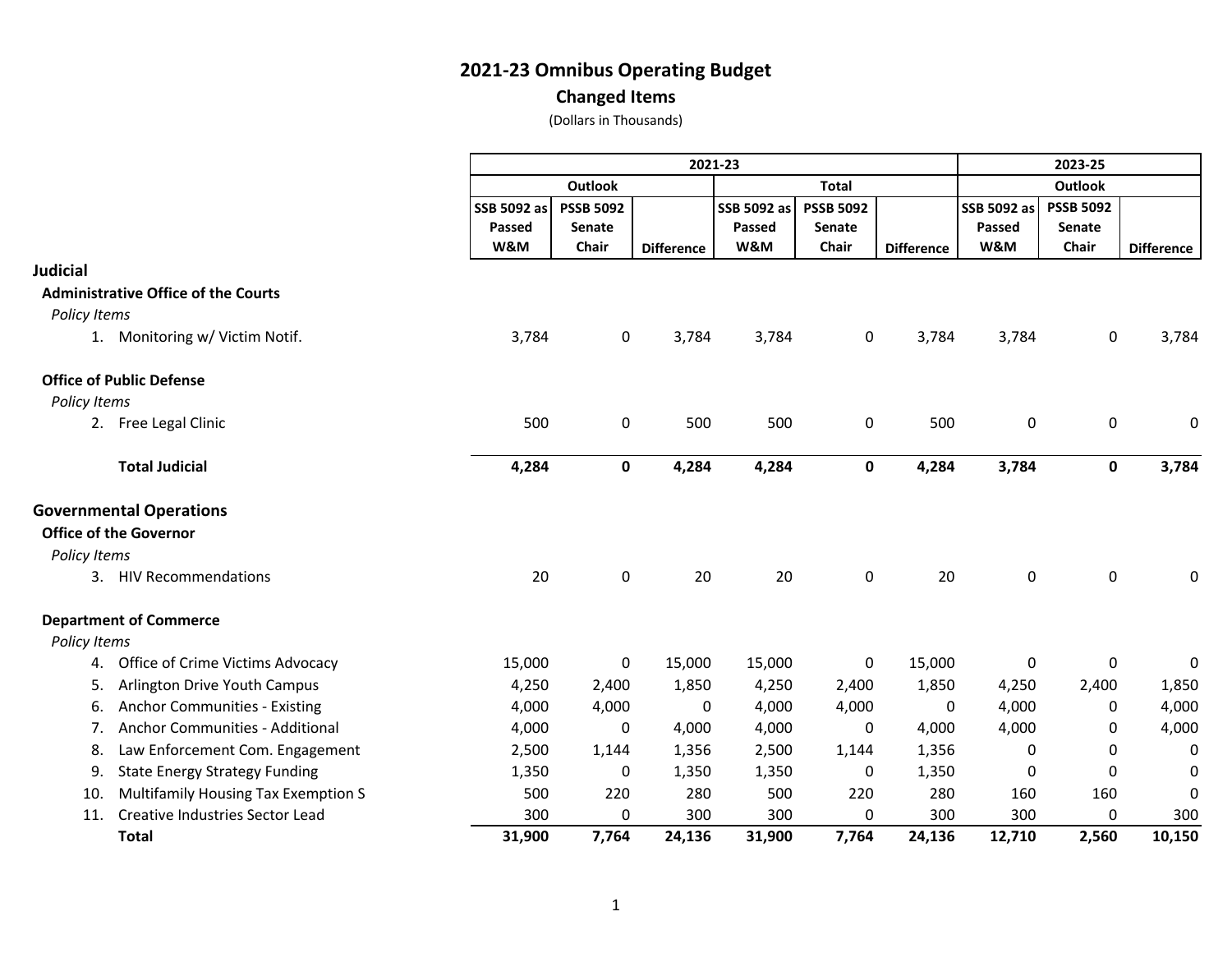#### **Changed Items**

|                       |                                             |                    | 2021-23          |                   |             |                  |                   |                    | 2023-25          |                   |  |  |
|-----------------------|---------------------------------------------|--------------------|------------------|-------------------|-------------|------------------|-------------------|--------------------|------------------|-------------------|--|--|
|                       |                                             |                    | Outlook          |                   |             | <b>Total</b>     |                   |                    | <b>Outlook</b>   |                   |  |  |
|                       |                                             | <b>SSB 5092 as</b> | <b>PSSB 5092</b> |                   | SSB 5092 as | <b>PSSB 5092</b> |                   | <b>SSB 5092 as</b> | <b>PSSB 5092</b> |                   |  |  |
|                       |                                             | <b>Passed</b>      | Senate           |                   | Passed      | Senate           |                   | Passed             | Senate           |                   |  |  |
|                       |                                             | W&M                | Chair            | <b>Difference</b> | W&M         | Chair            | <b>Difference</b> | W&M                | Chair            | <b>Difference</b> |  |  |
|                       | <b>Office of Financial Management</b>       |                    |                  |                   |             |                  |                   |                    |                  |                   |  |  |
| Policy Items          |                                             |                    |                  |                   |             |                  |                   |                    |                  |                   |  |  |
|                       | 12. Sentencing Guidelines Commission        | 158                | 0                | 158               | 158         | $\mathbf 0$      | 158               | 158                | 0                | 158               |  |  |
|                       | <b>Dept of Enterprise Services</b>          |                    |                  |                   |             |                  |                   |                    |                  |                   |  |  |
| Policy Items          |                                             |                    |                  |                   |             |                  |                   |                    |                  |                   |  |  |
|                       | 13. Building Cost                           | 324                | 81               | 243               | 324         | 81               | 243               | 0                  | 0                | 0                 |  |  |
|                       | <b>Utilities and Transportation Comm</b>    |                    |                  |                   |             |                  |                   |                    |                  |                   |  |  |
| Policy Items          |                                             |                    |                  |                   |             |                  |                   |                    |                  |                   |  |  |
|                       | 14. Reduce Natural Gas Emissions            | 350                | 0                | 350               | 350         | $\pmb{0}$        | 350               | 0                  | 0                | 0                 |  |  |
|                       | <b>Total Governmental Operations</b>        | 32,752             | 7,845            | 24,907            | 32,752      | 7,845            | 24,907            | 12,868             | 2,560            | 10,308            |  |  |
|                       | <b>Dept of Social &amp; Health Services</b> |                    |                  |                   |             |                  |                   |                    |                  |                   |  |  |
|                       | <b>Developmental Disabilities</b>           |                    |                  |                   |             |                  |                   |                    |                  |                   |  |  |
| Policy Items          |                                             |                    |                  |                   |             |                  |                   |                    |                  |                   |  |  |
|                       | 15. Shared Benefit Adjustment               | 36,976             | 36,611           | 365               | 93,409      | 93,409           | $\mathbf 0$       | 47,272             | 47,272           | $\mathbf 0$       |  |  |
| 16.                   | <b>Community Residential Options</b>        | 8,391              | 22,929           | $-14,538$         | 17,974      | 48,997           | $-31,023$         | 15,442             | 42,560           | $-27,118$         |  |  |
| 17.                   | <b>High School Transition Students</b>      | 4,187              | 4,134            | 53                | 7,875       | 7,875            | 0                 | 8,307              | 8,307            | $\mathbf 0$       |  |  |
| 18.                   | Rainier School Closure                      | 0                  | $-26,260$        | 26,260            | 0           | $-56,264$        | 56,264            | 0                  | $-74,938$        | 74,938            |  |  |
|                       | <b>Total</b>                                | 49,554             | 37,414           | 12,140            | 119,258     | 94,017           | 25,241            | 71,021             | 23,201           | 47,820            |  |  |
| <b>Long-Term Care</b> |                                             |                    |                  |                   |             |                  |                   |                    |                  |                   |  |  |
| Policy Items          |                                             |                    |                  |                   |             |                  |                   |                    |                  |                   |  |  |
|                       | 19. Shared Benefit Adjustment               | 73,691             | 72,948           | 743               | 186,036     | 186,036          | 0                 | 95,586             | 95,586           | 0                 |  |  |
| 20.                   | Personal Care in Homeless Shelters          | 870                | 790              | 80                | 870         | 790              | 80                | $\Omega$           | 0                | 0                 |  |  |
| 21.                   | <b>Rental Subsidies</b>                     | $-9,833$           | $-9,475$         | $-358$            | $-22,492$   | $-22,492$        | 0                 | $-12,292$          | $-12,292$        | $\mathbf 0$       |  |  |
|                       | <b>Total</b>                                | 64,728             | 64,263           | 465               | 164,414     | 164,334          | 80                | 83,294             | 83,294           | $\mathbf 0$       |  |  |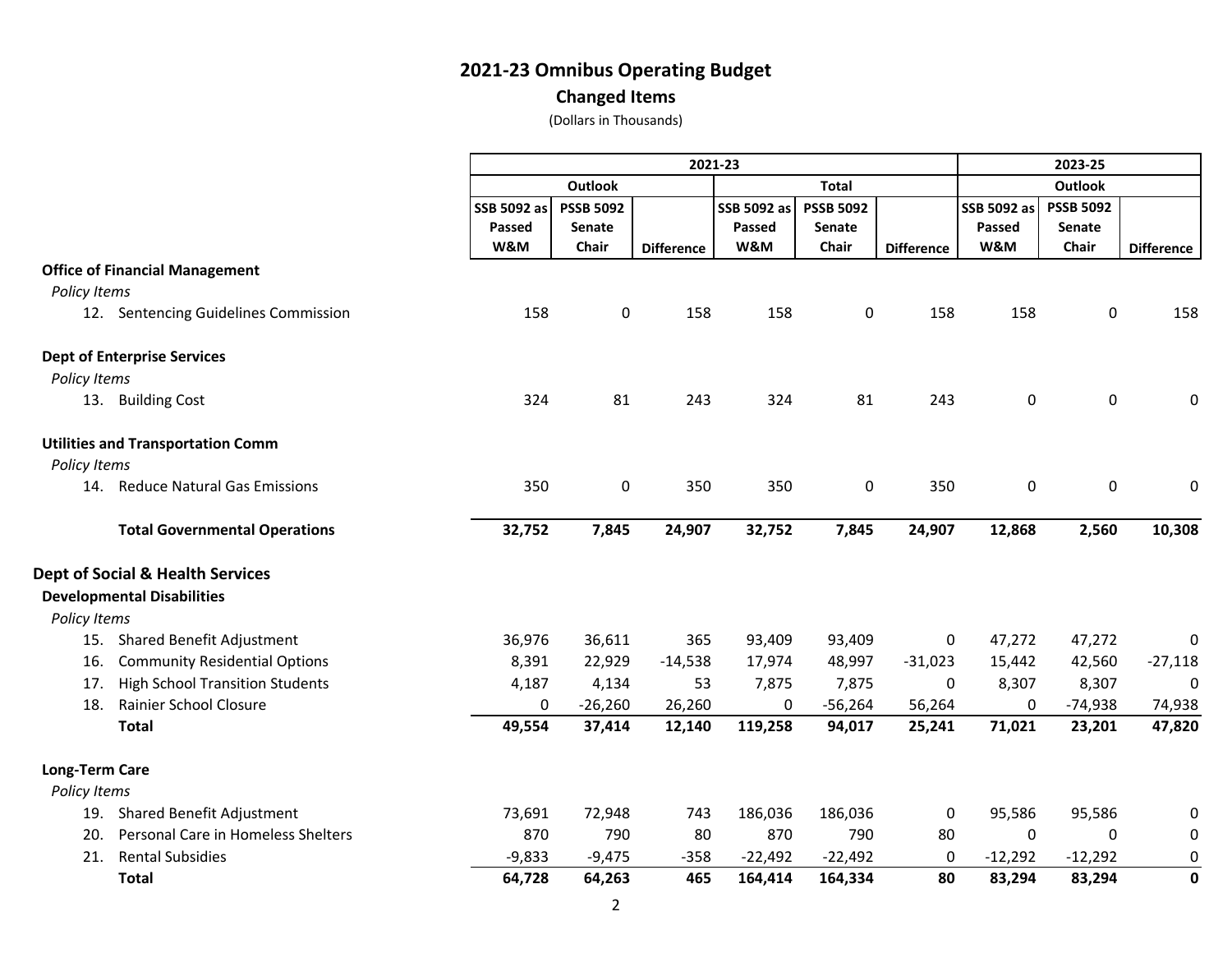#### **Changed Items**

|                  |                                                   | 2021-23     |                          |                   |                       |                                   |                   | 2023-25     |                  |                   |  |
|------------------|---------------------------------------------------|-------------|--------------------------|-------------------|-----------------------|-----------------------------------|-------------------|-------------|------------------|-------------------|--|
|                  |                                                   |             | <b>Outlook</b>           |                   |                       | <b>Total</b>                      |                   |             | <b>Outlook</b>   |                   |  |
|                  |                                                   | SSB 5092 as | <b>PSSB 5092</b>         |                   | SSB 5092 as<br>Passed | <b>PSSB 5092</b><br><b>Senate</b> |                   | SSB 5092 as | <b>PSSB 5092</b> |                   |  |
|                  |                                                   | Passed      | <b>Senate</b>            |                   |                       |                                   |                   | Passed      | Senate           |                   |  |
|                  |                                                   | W&M         | Chair                    | <b>Difference</b> | W&M                   | Chair                             | <b>Difference</b> | W&M         | Chair            | <b>Difference</b> |  |
|                  | <b>Economic Services Administration</b>           |             |                          |                   |                       |                                   |                   |             |                  |                   |  |
| Policy Items     |                                                   |             |                          |                   |                       |                                   |                   |             |                  |                   |  |
|                  | 22. WIN 211                                       | 2,000       | 1,000                    | 1,000             | 2,000                 | 1,000                             | 1,000             | 1,050       | 1,050            | 0                 |  |
|                  | <b>Total Dept of Social &amp; Health Services</b> | 116,282     | 102,677                  | 13,605            | 285,672               | 259,351                           | 26,321            | 155,366     | 107,546          | 47,820            |  |
|                  | <b>Other Human Services</b>                       |             |                          |                   |                       |                                   |                   |             |                  |                   |  |
|                  | <b>HCA-Community Behavioral Health</b>            |             |                          |                   |                       |                                   |                   |             |                  |                   |  |
| Policy Items     |                                                   |             |                          |                   |                       |                                   |                   |             |                  |                   |  |
| 23.              | Mobile Integrated Health Pilot                    | 750         | 0                        | 750               | 750                   | $\pmb{0}$                         | 750               | $\mathbf 0$ | 0                | $\pmb{0}$         |  |
| 24.              | <b>Opioid Overdose Medication</b>                 | 137         | 1,182                    | $-1,045$          | 273                   | 4,330                             | $-4,057$          | 138         | 1,555            | $-1,417$          |  |
| 25.              | <b>Problem Gambling Study</b>                     | $\pmb{0}$   | 0                        | 0                 | 500                   | 0                                 | 500               | 0           | 0                | $\mathbf 0$       |  |
|                  | <b>Total</b>                                      | 887         | 1,182                    | $-295$            | 1,523                 | 4,330                             | $-2,807$          | 138         | 1,555            | $-1,417$          |  |
| <b>HCA-Other</b> |                                                   |             |                          |                   |                       |                                   |                   |             |                  |                   |  |
| Policy Items     |                                                   |             |                          |                   |                       |                                   |                   |             |                  |                   |  |
| 26.              | <b>Opioid Overdose Medication</b>                 | 1,045       | 0                        | 1,045             | 4,057                 | $\pmb{0}$                         | 4,057             | 1,417       | 0                | 1,417             |  |
| 27.              | Performance Audits and Requests                   | 145         | $\mathbf{0}$             | 145               | 292                   | 292                               | 0                 | 146         | 0                | 146               |  |
| 28.              | <b>Administrative Reduction</b>                   | $-5,399$    | $-5,254$                 | $-145$            | $-10,922$             | $-10,630$                         | $-292$            | $-970$      | $-853$           | $-117$            |  |
|                  | <b>Total</b>                                      | $-4,209$    | $-5,254$                 | 1,045             | $-6,573$              | $-10,338$                         | 3,765             | 593         | $-853$           | 1,446             |  |
|                  | <b>Department of Labor and Industries</b>         |             |                          |                   |                       |                                   |                   |             |                  |                   |  |
| Policy Items     |                                                   |             |                          |                   |                       |                                   |                   |             |                  |                   |  |
|                  | 29. Temporary Inspector Wage Increase             | $\pmb{0}$   | $\mathsf 0$              | 0                 | 1,914                 | $\pmb{0}$                         | 1,914             | 0           | $\pmb{0}$        | 0                 |  |
|                  | <b>Department of Health</b>                       |             |                          |                   |                       |                                   |                   |             |                  |                   |  |
| Policy Items     |                                                   |             |                          |                   |                       |                                   |                   |             |                  |                   |  |
|                  | 30. Family Planning Services                      | 250         | 550                      | $-300$            | 250                   | 550                               | $-300$            | 0           | 0                | 0                 |  |
|                  |                                                   |             | $\overline{\phantom{0}}$ |                   |                       |                                   |                   |             |                  |                   |  |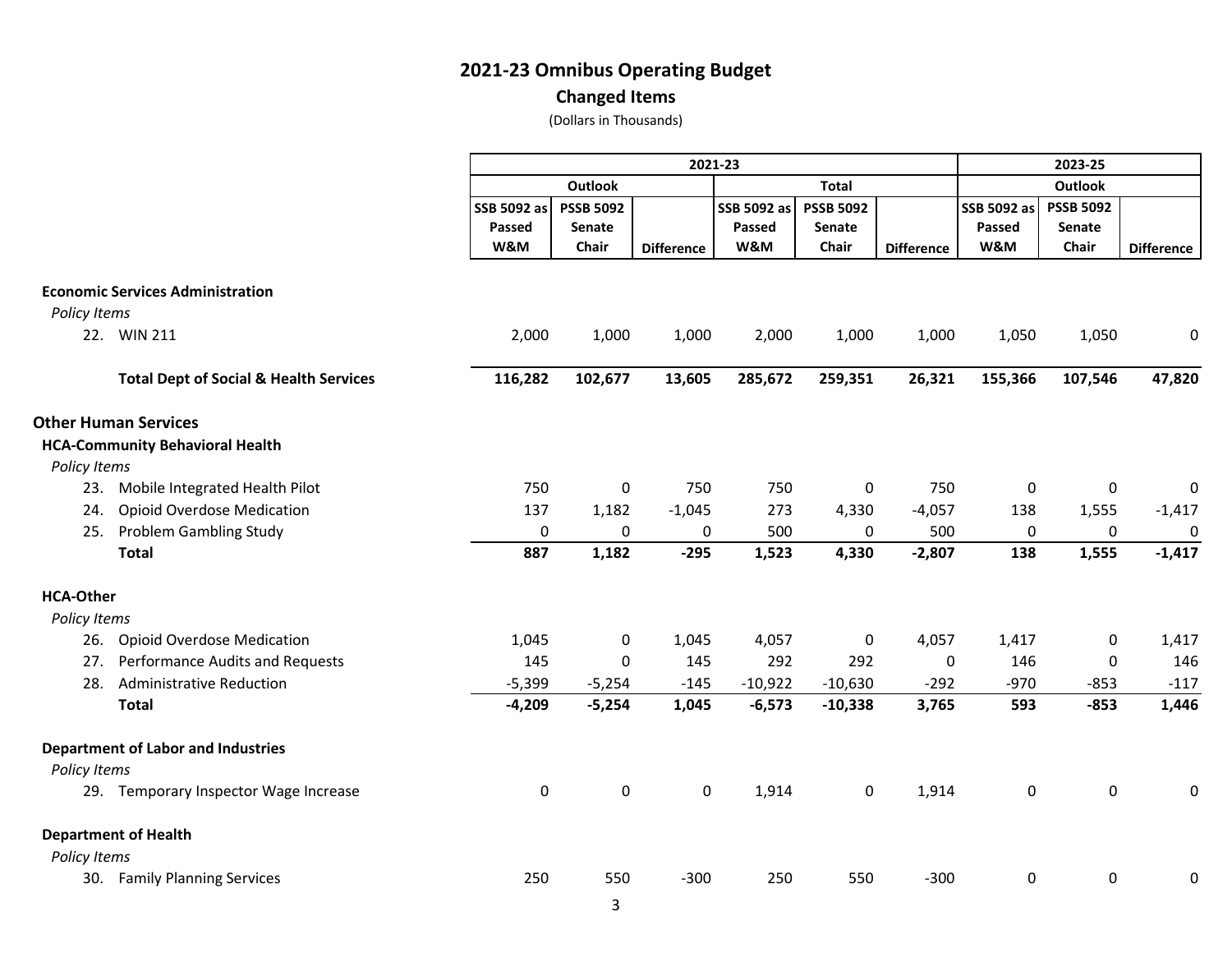#### **Changed Items**

| Policy Items             |                                           |                       |                            |                   | 2021-23               |                                   |                   |                       | 2023-25                    |                   |  |
|--------------------------|-------------------------------------------|-----------------------|----------------------------|-------------------|-----------------------|-----------------------------------|-------------------|-----------------------|----------------------------|-------------------|--|
|                          |                                           |                       |                            |                   |                       |                                   |                   |                       |                            |                   |  |
|                          |                                           |                       | <b>Outlook</b>             |                   |                       | <b>Total</b>                      |                   | <b>Outlook</b>        |                            |                   |  |
|                          |                                           | SSB 5092 as<br>Passed | <b>PSSB 5092</b><br>Senate |                   | SSB 5092 as<br>Passed | <b>PSSB 5092</b><br><b>Senate</b> |                   | SSB 5092 as<br>Passed | <b>PSSB 5092</b><br>Senate |                   |  |
|                          |                                           | W&M                   | Chair                      | <b>Difference</b> | W&M                   | Chair                             | <b>Difference</b> | W&M                   | Chair                      | <b>Difference</b> |  |
|                          | <b>Department of Corrections</b>          |                       |                            |                   |                       |                                   |                   |                       |                            |                   |  |
|                          |                                           |                       |                            |                   |                       |                                   |                   |                       |                            |                   |  |
|                          | 31. Housing Assistance: Rental Vouchers   | 6,212                 | $\mathbf 0$                | 6,212             | 6,212                 | $\mathbf 0$                       | 6,212             | 6,355                 | $\mathsf{O}$               | 6,355             |  |
|                          | <b>Employment Security Department</b>     |                       |                            |                   |                       |                                   |                   |                       |                            |                   |  |
| Policy Items             | 32. Health Care Worker Benefits           | $\mathsf 0$           | $\mathbf 0$                | $\pmb{0}$         | 90                    | 16,393                            | $-16,303$         | $\pmb{0}$             | $\pmb{0}$                  | 0                 |  |
|                          | <b>Total Other Human Services</b>         | 3,140                 | $-3,522$                   | 6,662             | 3,416                 | 10,935                            | $-7,519$          | 7,086                 | 702                        | 6,384             |  |
| <b>Natural Resources</b> |                                           |                       |                            |                   |                       |                                   |                   |                       |                            |                   |  |
| Policy Items             | <b>Department of Ecology</b>              |                       |                            |                   |                       |                                   |                   |                       |                            |                   |  |
|                          | 33. Asphalt Facility Odor Reduction       | 30                    | $\mathbf 0$                | 30                | 30                    | $\mathbf 0$                       | 30                | $\mathbf 0$           | $\mathbf 0$                | 0                 |  |
|                          | <b>Recreation and Conservation Office</b> |                       |                            |                   |                       |                                   |                   |                       |                            |                   |  |
| Policy Items             |                                           |                       |                            |                   |                       |                                   |                   |                       |                            |                   |  |
|                          | 34. Beach Lake Access                     | 30                    | $\mathbf 0$                | 30                | 30                    | $\mathbf 0$                       | 30                | $\mathbf 0$           | $\mathsf 0$                | 0                 |  |
|                          | <b>Dept of Fish and Wildlife</b>          |                       |                            |                   |                       |                                   |                   |                       |                            |                   |  |
| Policy Items             |                                           |                       |                            |                   |                       |                                   |                   |                       |                            |                   |  |
| 35.                      | <b>Cougar Control Assistance</b>          | 100                   | 0                          | 100               | 100                   | 0                                 | 100               | 0                     | 0                          | 0                 |  |
| 36.                      | <b>Complete Hook Mortality Study</b>      | 90                    | 0                          | 90                | 90                    | 0                                 | 90                | 0                     | 0                          | $\pmb{0}$         |  |
|                          | <b>Total</b>                              | 190                   | $\mathbf{0}$               | 190               | 190                   | $\mathbf{0}$                      | 190               | 0                     | 0                          | 0                 |  |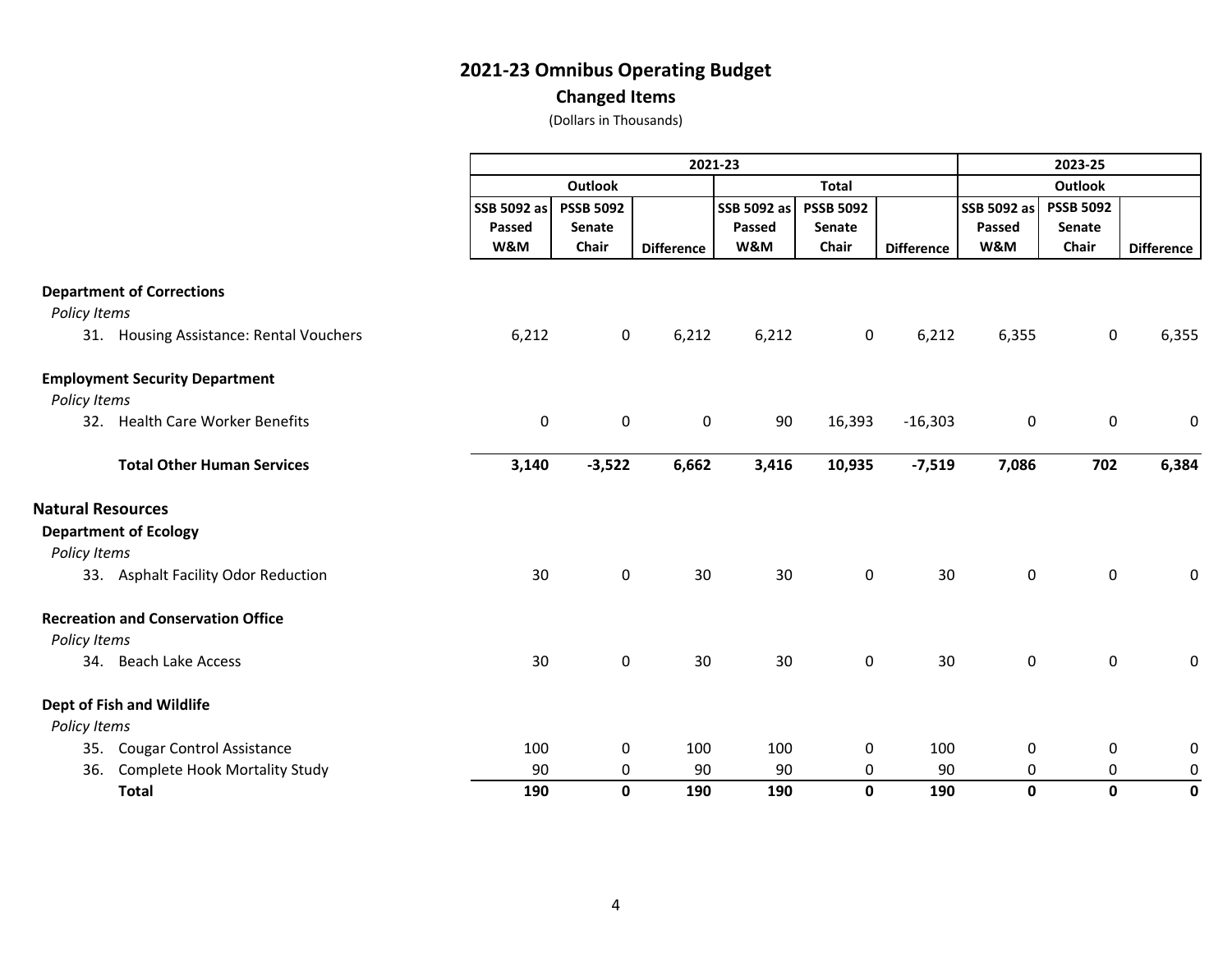#### **Changed Items**

|                       |                                           |             |                  | 2023-25           |               |                  |                   |                |                  |                   |  |
|-----------------------|-------------------------------------------|-------------|------------------|-------------------|---------------|------------------|-------------------|----------------|------------------|-------------------|--|
|                       |                                           |             | Outlook          |                   |               | <b>Total</b>     |                   | <b>Outlook</b> |                  |                   |  |
|                       |                                           | SSB 5092 as | <b>PSSB 5092</b> |                   | SSB 5092 as   | <b>PSSB 5092</b> |                   | SSB 5092 as    | <b>PSSB 5092</b> |                   |  |
|                       |                                           | Passed      | Senate           |                   | <b>Passed</b> | <b>Senate</b>    |                   | Passed         | Senate           |                   |  |
|                       |                                           | W&M         | Chair            | <b>Difference</b> | W&M           | Chair            | <b>Difference</b> | W&M            | Chair            | <b>Difference</b> |  |
|                       | <b>Department of Natural Resources</b>    |             |                  |                   |               |                  |                   |                |                  |                   |  |
| Policy Items          |                                           |             |                  |                   |               |                  |                   |                |                  |                   |  |
|                       | 37. Stewardship Agreement Pilot           | 450         | 0                | 450               | 450           | 0                | 450               | $\mathbf 0$    | 0                | $\mathbf 0$       |  |
| 38.                   | <b>Adaptive Mgt Participation Grants</b>  | 268         | 0                | 268               | 268           | 0                | 268               | 0              | 0                | $\mathbf 0$       |  |
|                       | <b>Total</b>                              | 718         | 0                | 718               | 718           | $\mathbf 0$      | 718               | $\mathbf 0$    | 0                | $\mathbf 0$       |  |
|                       | <b>Total Natural Resources</b>            | 968         | 0                | 968               | 968           | $\pmb{0}$        | 968               | $\mathbf 0$    | $\mathbf 0$      | 0                 |  |
| <b>Transportation</b> |                                           |             |                  |                   |               |                  |                   |                |                  |                   |  |
|                       | <b>Department of Licensing</b>            |             |                  |                   |               |                  |                   |                |                  |                   |  |
| Policy Items          |                                           |             |                  |                   |               |                  |                   |                |                  |                   |  |
|                       | 39. Firearms Legacy Program Maintenance   | 1,359       | 0                | 1,359             | 1,359         | $\mathbf 0$      | 1,359             | 0              | 0                | 0                 |  |
|                       | <b>Total Transportation</b>               | 1,359       | $\mathbf 0$      | 1,359             | 1,359         | $\mathbf 0$      | 1,359             | $\mathbf 0$    | $\mathbf{0}$     | $\mathbf 0$       |  |
| <b>Public Schools</b> |                                           |             |                  |                   |               |                  |                   |                |                  |                   |  |
| Policy Items          | <b>OSPI &amp; Statewide Programs</b>      |             |                  |                   |               |                  |                   |                |                  |                   |  |
|                       | 40. Special Education Family Liaison      | 0           | 75               | $-75$             | $\mathbf 0$   | 75               | $-75$             | $\mathbf 0$    | 74               | $-74$             |  |
|                       | <b>Professional Educator Standards Bd</b> |             |                  |                   |               |                  |                   |                |                  |                   |  |
| Policy Items          |                                           |             |                  |                   |               |                  |                   |                |                  |                   |  |
|                       | 41. Computer Science Certification        | 63          | $\mathbf 0$      | 63                | 63            | $\pmb{0}$        | 63                | $\pmb{0}$      | 0                | $\pmb{0}$         |  |
|                       | <b>General Apportionment</b>              |             |                  |                   |               |                  |                   |                |                  |                   |  |
| Policy Items          |                                           |             |                  |                   |               |                  |                   |                |                  |                   |  |
|                       | 42. School Funding Stabilization          | 197,929     | 190,671          | 7,258             | 197,929       | 190,671          | 7,258             | $\mathbf 0$    | 0                | 0                 |  |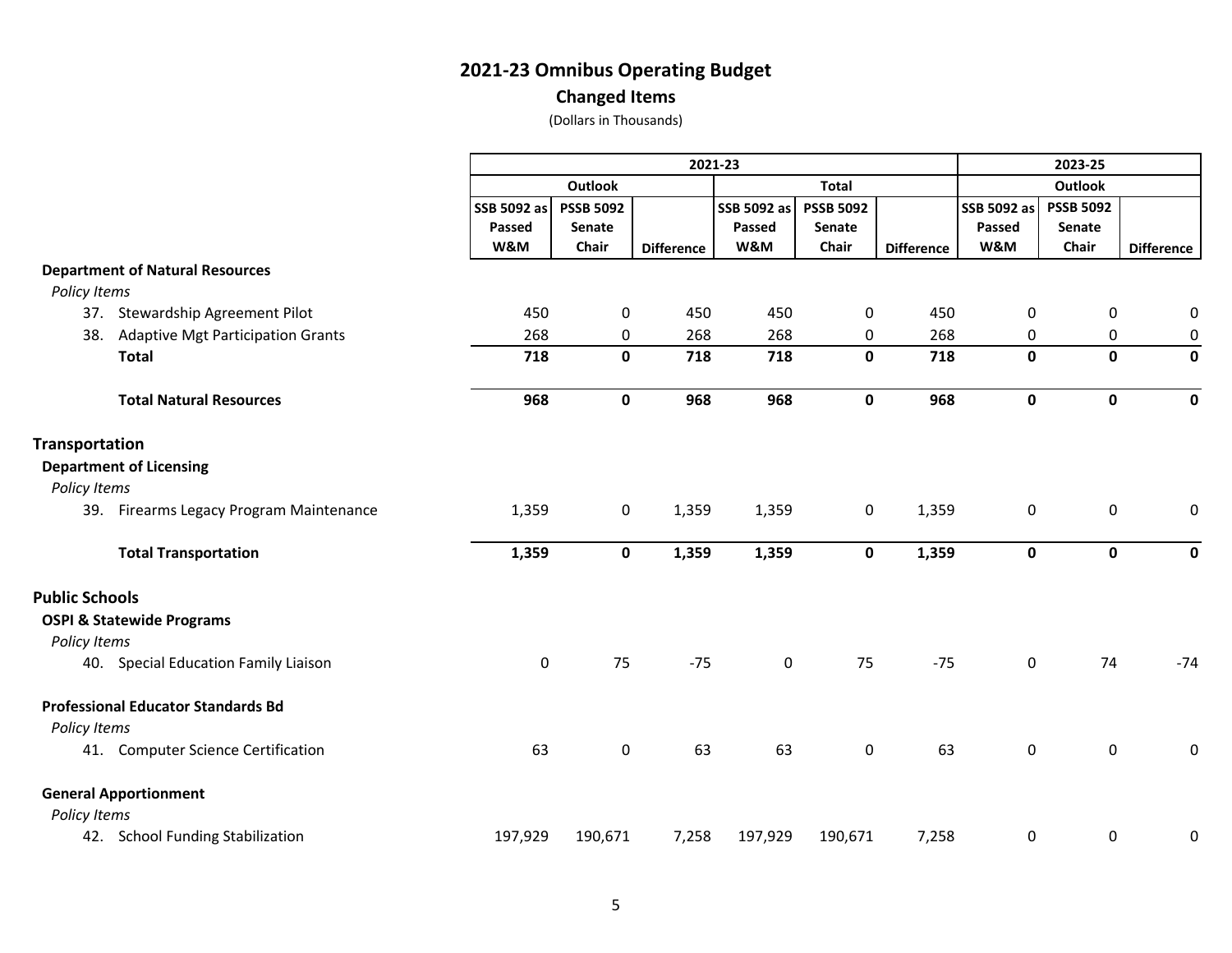**Changed Items**

|                          |                                            | 2021-23                      |                                     |                   |                              |                                            |                   |                                     | 2023-25                             |                   |  |  |
|--------------------------|--------------------------------------------|------------------------------|-------------------------------------|-------------------|------------------------------|--------------------------------------------|-------------------|-------------------------------------|-------------------------------------|-------------------|--|--|
|                          |                                            |                              | <b>Outlook</b>                      |                   |                              | <b>Total</b>                               |                   |                                     |                                     |                   |  |  |
|                          |                                            | SSB 5092 as<br>Passed<br>W&M | <b>PSSB 5092</b><br>Senate<br>Chair | <b>Difference</b> | SSB 5092 as<br>Passed<br>W&M | <b>PSSB 5092</b><br><b>Senate</b><br>Chair | <b>Difference</b> | <b>SSB 5092 as</b><br>Passed<br>W&M | <b>PSSB 5092</b><br>Senate<br>Chair | <b>Difference</b> |  |  |
| <b>Special Education</b> |                                            |                              |                                     |                   |                              |                                            |                   |                                     |                                     |                   |  |  |
| Policy Items             |                                            |                              |                                     |                   |                              |                                            |                   |                                     |                                     |                   |  |  |
|                          | 43. Special Education Family Liaison       | 75                           | 0                                   | 75                | 189                          | 0                                          | 189               | 74                                  | $\mathbf 0$                         | 74                |  |  |
|                          | <b>Grants and Pass-Through Funding</b>     |                              |                                     |                   |                              |                                            |                   |                                     |                                     |                   |  |  |
| Policy Items             |                                            |                              |                                     |                   |                              |                                            |                   |                                     |                                     |                   |  |  |
| 44.                      | <b>CTE Student Leadership Orgs</b>         | 1,400                        | 0                                   | 1,400             | 1,400                        | $\pmb{0}$                                  | 1,400             | 1,400                               | 0                                   | 1,400             |  |  |
| 45.                      | Kitsap Apprenticeship Pathways             | 1,000                        | 0                                   | 1,000             | 1,000                        | 0                                          | 1,000             | 1,000                               | 0                                   | 1,000             |  |  |
| 46.                      | <b>Computer Science Certification</b>      | 250                          | $\mathbf{0}$                        | 250               | 250                          | 0                                          | 250               | 0                                   | 0                                   | $\mathbf 0$       |  |  |
| 47.                      | <b>Children Experiencing Homelessness</b>  | 0                            | 0                                   | 0                 | 12,000                       | 0                                          | 12,000            | 0                                   | 0                                   | $\mathbf 0$       |  |  |
|                          | <b>Total</b>                               | 2,650                        | $\mathbf 0$                         | 2,650             | 14,650                       | $\mathbf 0$                                | 14,650            | 2,400                               | $\mathbf{0}$                        | 2,400             |  |  |
|                          | <b>Total Public Schools</b>                | 200,717                      | 190,746                             | 9,971             | 212,831                      | 190,746                                    | 22,085            | 2,474                               | 74                                  | 2,400             |  |  |
| <b>Higher Education</b>  |                                            |                              |                                     |                   |                              |                                            |                   |                                     |                                     |                   |  |  |
|                          | <b>Student Achievement Council</b>         |                              |                                     |                   |                              |                                            |                   |                                     |                                     |                   |  |  |
| Policy Items             |                                            |                              |                                     |                   |                              |                                            |                   |                                     |                                     |                   |  |  |
| 48.                      | <b>Opportunity Scholarship State Match</b> | 500                          | 0                                   | 500               | 500                          | $\pmb{0}$                                  | 500               | 0                                   | 0                                   | 0                 |  |  |
| 49.                      | Rural Jobs State Match                     | 500                          | 0                                   | 500               | 500                          | 0                                          | 500               | 0                                   | 0                                   | $\mathbf 0$       |  |  |
|                          | <b>Total</b>                               | 1,000                        | 0                                   | 1,000             | 1,000                        | $\mathbf 0$                                | 1,000             | $\mathbf 0$                         | $\mathbf 0$                         | $\mathbf 0$       |  |  |
|                          | <b>University of Washington</b>            |                              |                                     |                   |                              |                                            |                   |                                     |                                     |                   |  |  |
| Policy Items             |                                            |                              |                                     |                   |                              |                                            |                   |                                     |                                     |                   |  |  |
| 50.                      | <b>Boater Safety Analysis</b>              | 160                          | 0                                   | 160               | 160                          | $\pmb{0}$                                  | 160               | 0                                   | 0                                   |                   |  |  |
|                          | The Evergreen State College                |                              |                                     |                   |                              |                                            |                   |                                     |                                     |                   |  |  |
| Policy Items             |                                            |                              |                                     |                   |                              |                                            |                   |                                     |                                     |                   |  |  |
|                          | 51. WSIPP American Steel Requirement       | 150                          | 0                                   | 150               | 150                          | 0                                          | 150               | 0                                   | 0                                   | $\Omega$          |  |  |